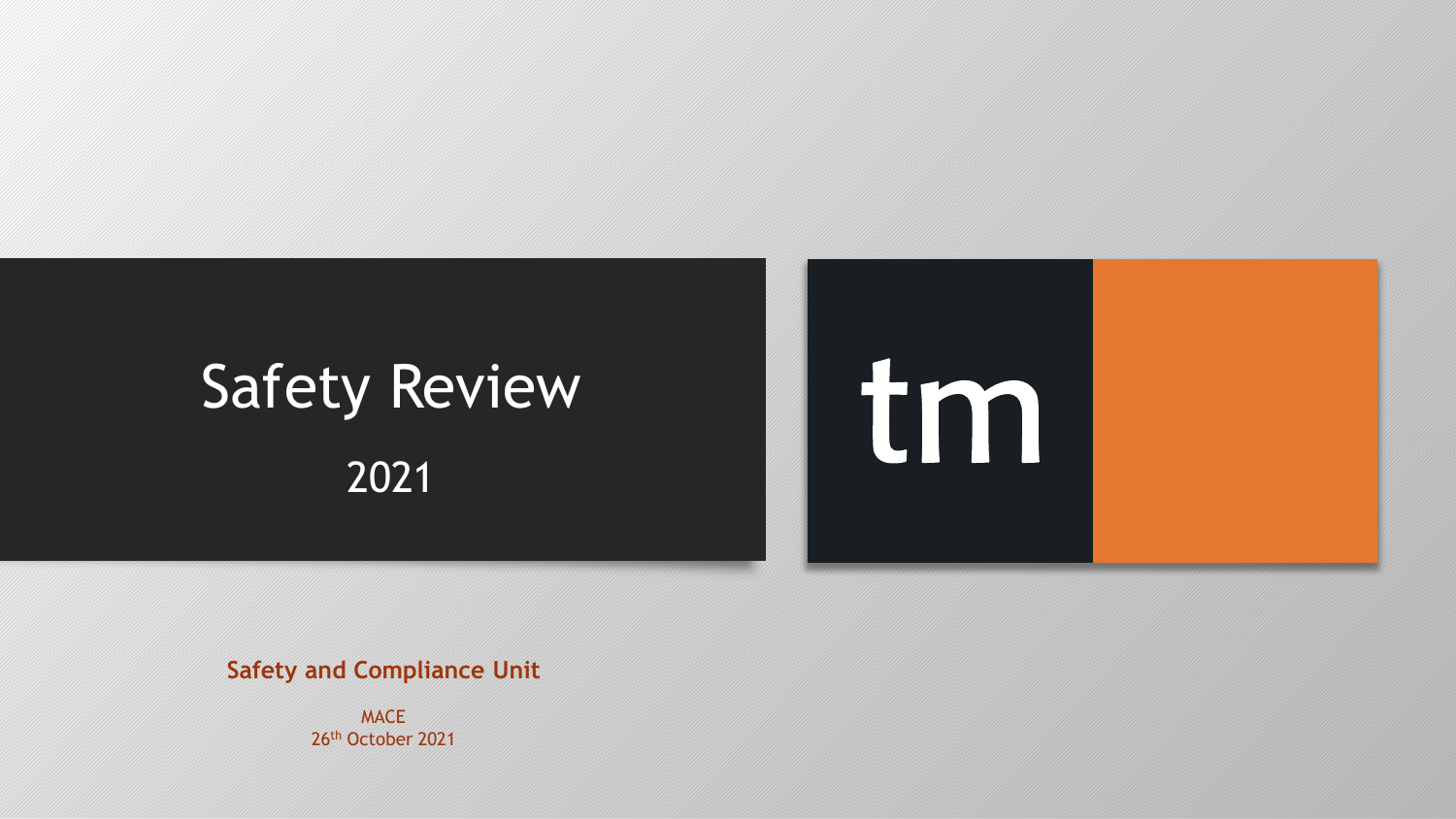### MOR submissions

One can note the increase in occurrence report submissions along the years. This is mainly attributed to:

- 1. The growth experienced in the Maltese aviation cluster;
- 2. Regulation 376/2014

Even though 2020 was an odd year for aviation, an increase in MOR submissions was still noticed.



*Confirmed MOR events submitted to the national database and analysed by TM-CAD between 2017 and 2020.*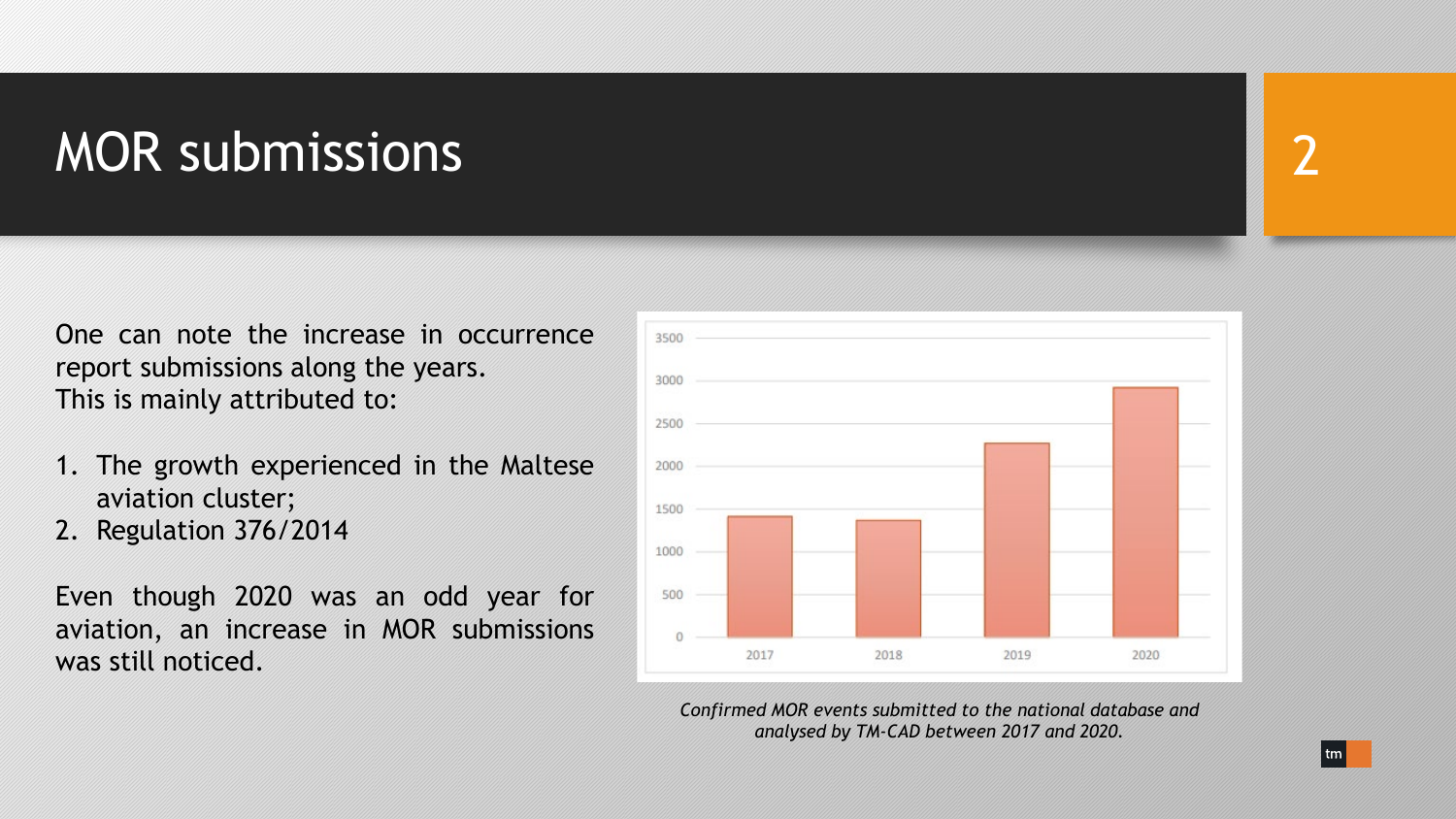### **MOR Rate**

In 2020, the MOR relative value stands at 8 reports per 1,000 flying hours.

This relative value is being monitored and will be analysed over a longer period to provide better representation.



*MOR submissions by Aircraft Operators relative to flying hours (2017- 2020)*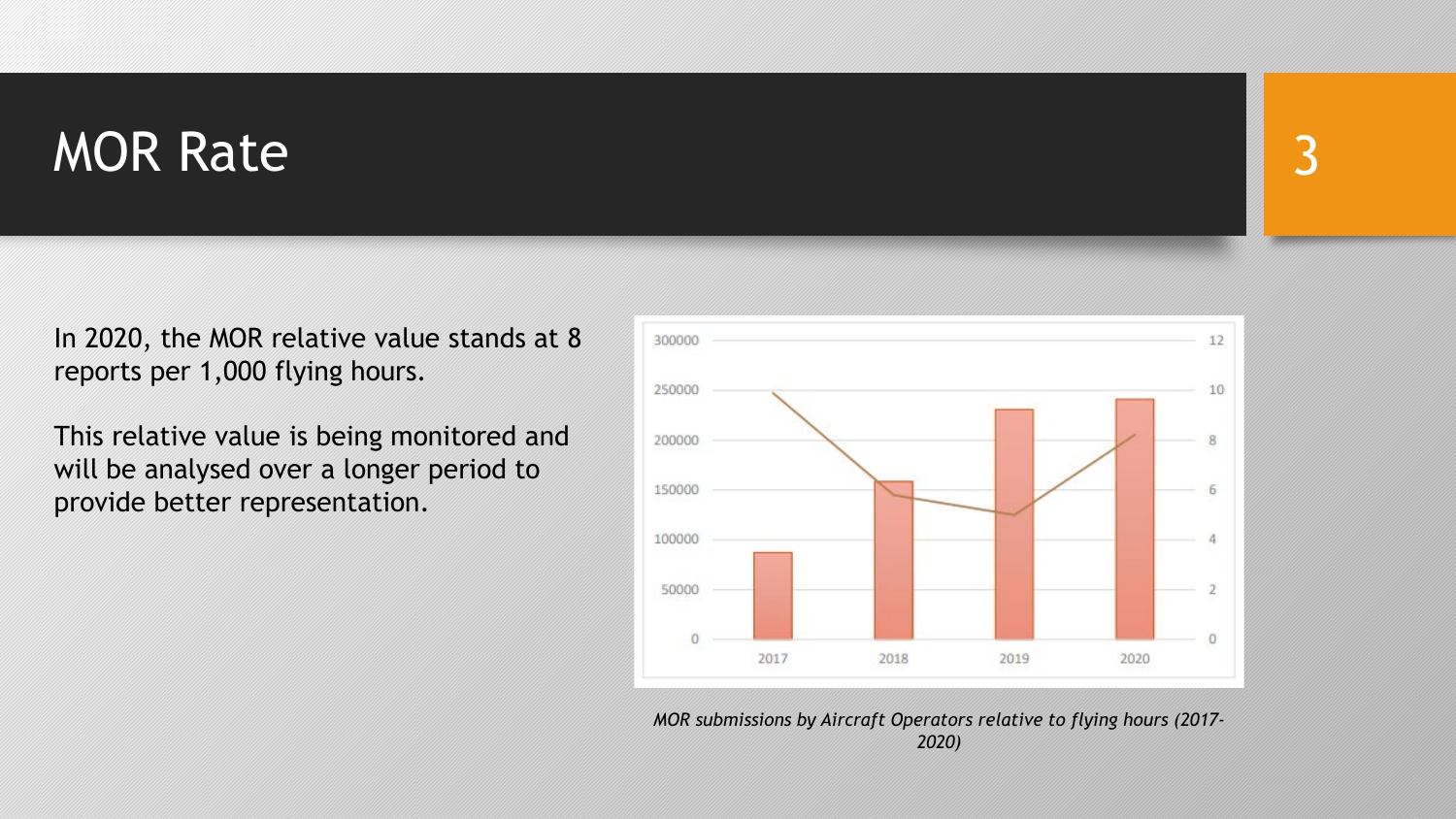## Serious Incident / Accident Investigations

- 1.71% of Occurrence reports submitted to the MOR database were classified as an Accident or Serious Incident.
- 2020 3 events were investigated by the Maltese BAAI.
- In 2021:
	- 4 active investigations
	- 1 of which acting as an ACCREP



*Occurrence Class (% of total 2020 MORs)*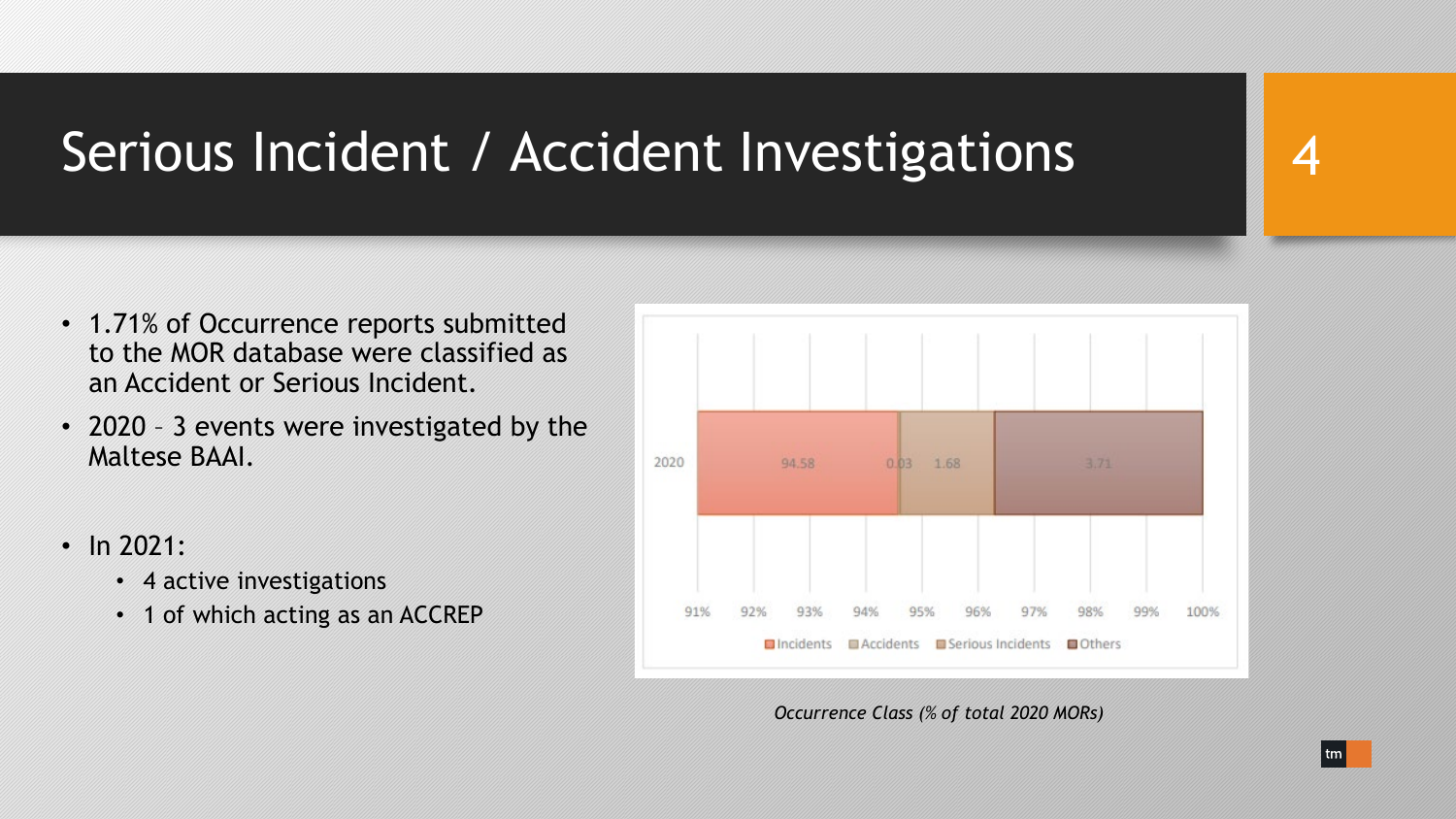### Maintaining MOR Quality 5

### **Occurrence Report Quality**

- Emphasis on completion of Mandatory fields data;
- Event types relevant to the reported cause;
- Risk classification: consider the worst possible outcome for severity.

#### **Closure / Investigation**

- $\checkmark$  update in the Description box (for manually updating of reports in Centrik);
- $\checkmark$  include investigation and attachments (if any) following submission;
- $\checkmark$  conduct the investigation in the spirit of regulation (EU)376/2014 and Just Culture identify the causal factor/s and provide mitigation measures to avoid a re-occurrence;
- $\checkmark$  trend analysis is also a good measuring approach as part of your SMS.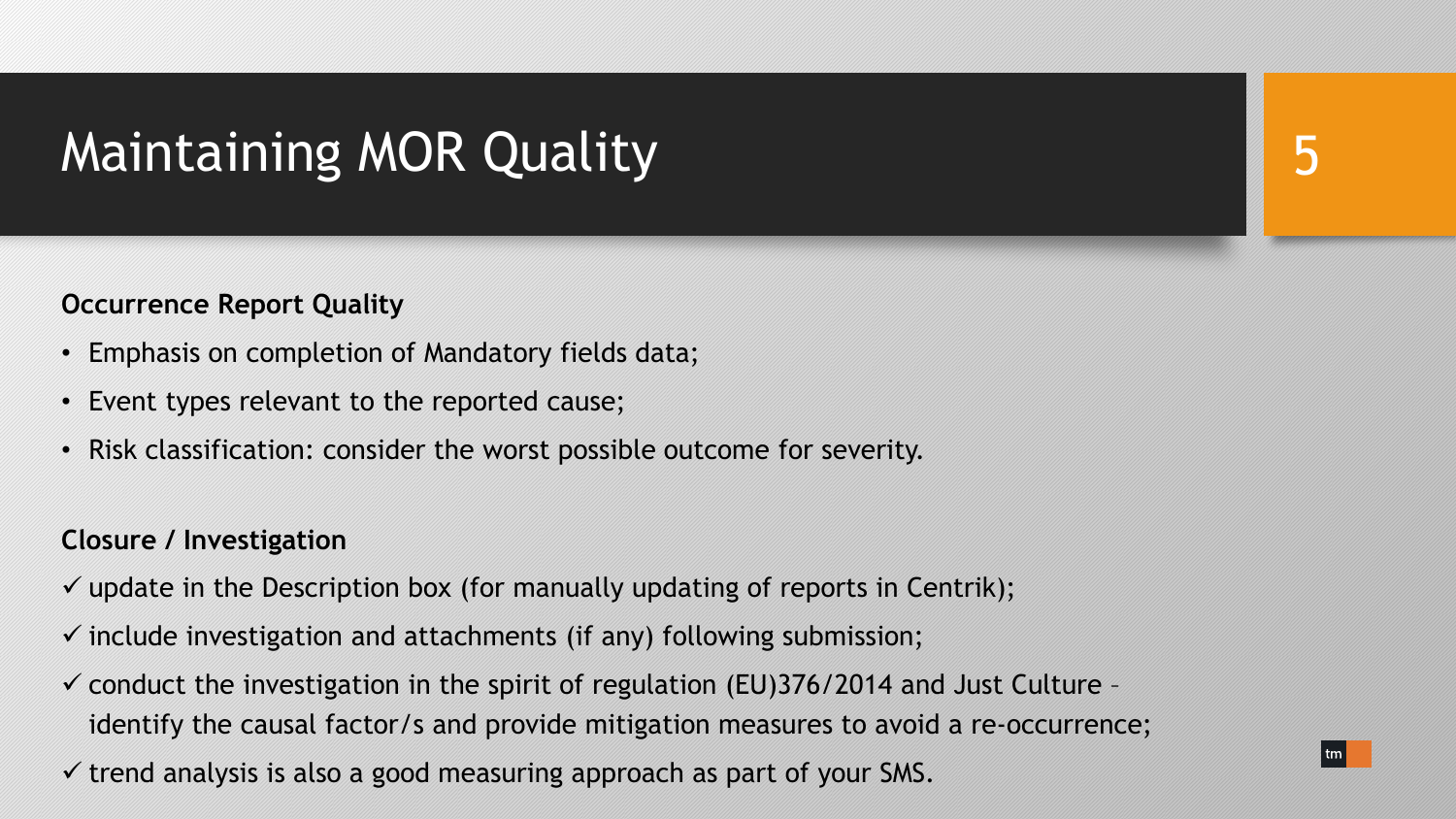## COVID-19 Observations

**COVID-19** information sharing and regulatory requirements were notified via notices published by the relevant inspectorate/unit (IAN, OAN, PEL Notice, SIAN).

### **Observations from MORs:**

- increase in reported unstable approaches / high-speed approaches;
- extended duty period / fatigue reports;
- cargo carriage in passenger compartment;
- increased wildlife activities at aerodromes;
- aircraft extended parking times / de-storage issues;
- new type of 'unruly passengers' application of Health control measures

### **Safety Risk Assessments:**

- Risk assessments based on previous 'normal' operations are no longer valid;
- RNO evaluations and assessments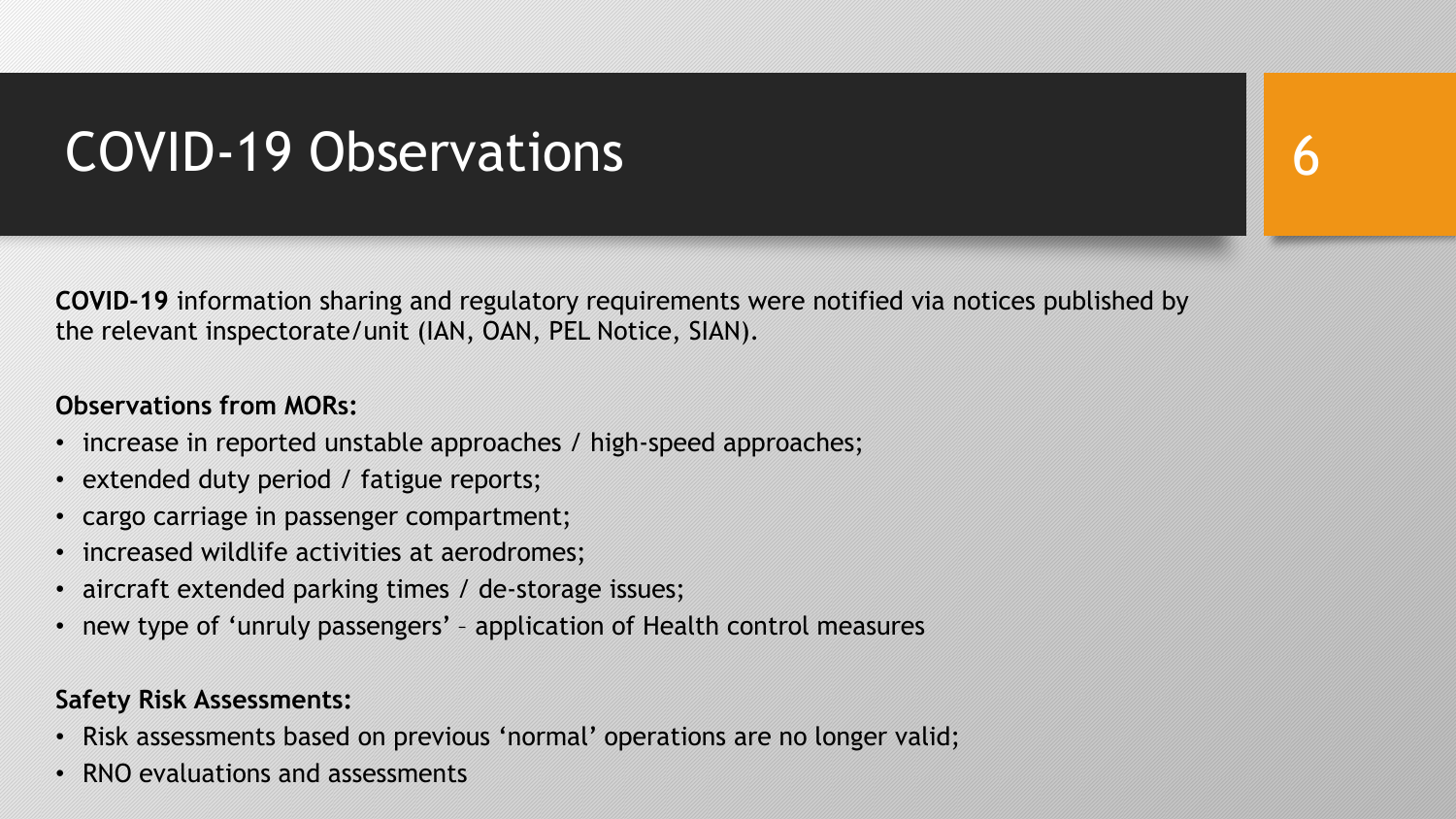## State Safety Documentation

#### **State Plan for Aviation Safety**

- A new SPAS will soon be published.
- The SPAS is based on EPAS and data from occurrence reports. Operators/organisations are encouraged to refer to the EPAS for evaluation based on their operation.

#### **Annual Safety Report**

• Published by first quarter of following year extracting key figures from the occurrence reports received.

#### **Distribution**

- All Safety related documentation is distributed via Centrik and published on the TM-CAD website.
- Kindly use the 'Mark as Read' function for various publications/notices issued by CAD inspectorates.